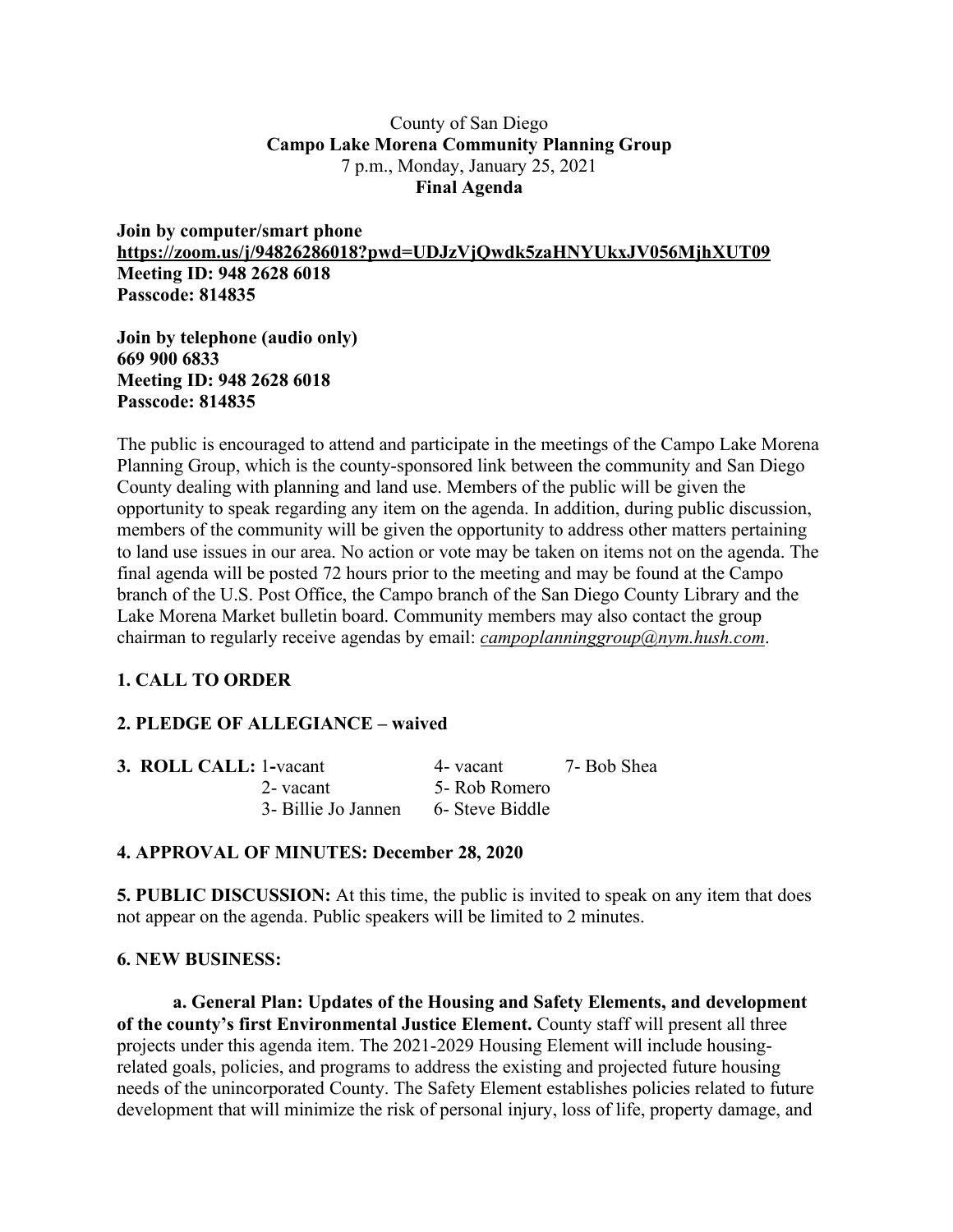environmental damage associated with natural and human-caused hazards. The new Environmental Justice element is defined by the State of California as "the fair treatment and meaningful involvement of people of all races, cultures, incomes, and national origins with respect to the development, adoption, implementation, and enforcement of environmental laws, regulations, and policies."

https://www.sandiegocounty.gov/content/sdc/pds/GPUpdate2021/EJElement.html https://www.sandiegocounty.gov/content/sdc/pds/GPUpdate2021/SafetyElement.html https://www.sandiegocounty.gov/content/sdc/pds/GPUpdate2021/HousingElement.html **Discussion and vote.**

# **b. Park Land Dedication Ordinance (PLDO) Priority List for Campo/Lake Morena annual update.** The current list, in order of priority:

- 1. Campo Road Trail improvements
- 2. Community ball field turf, concession stand and restrooms
- 3. Multi-purpose sports field
- 4. Skate Park

**Discussion and vote.**

### **7. OLD BUSINESS:**

**a. Standing subcommittee reports (no action):** Groundwater, Rob Romero; Sewer and Septic, vacant; Community Economic Impacts, Steve Biddle; Public Safety, Bob Shea.

**c. Chairman's report, Billie Jo Jannen:** The county has scheduled one final "inperson" training. County staff is requesting RSVPs, per the instruction in the email I sent out.

• Saturday, February 6, 2021 – 8:30 am to 1:00 pm on Microsoft Teams, if we can meet in person the location will be: Lakeside Community Center, 9841 Vine St., Lakeside, CA 92040

# **8. CORRESPONDENCE AND ANNOUNCEMENTS**

**a. The Star Ranch vesting and landscape architecture maps** are available, both at meetings and by appointment with the CLMPG chairman. The property has been for sale for some years and has been in and out of escrow with both conservation and private enterprise entities. **The proposed plan is still in play and is part of the property offering, but will be abandoned if purchased by conservation entities.**

**b. County of San Diego's Community Action Partnership and Circulate San Diego invitation to participate in two input activities for the 2020 Community Needs Assessment. Forwarded to group.**

**c. Notice that public review has been extended on the current (third) rewrite of the county's climate action plan.** Comments on the Notice of Preparation will now be accepted for 57 days following the issuance of the first notice on December 10, 2020, and must be received no later than February 4, 2021. The County is providing 27 extra days.